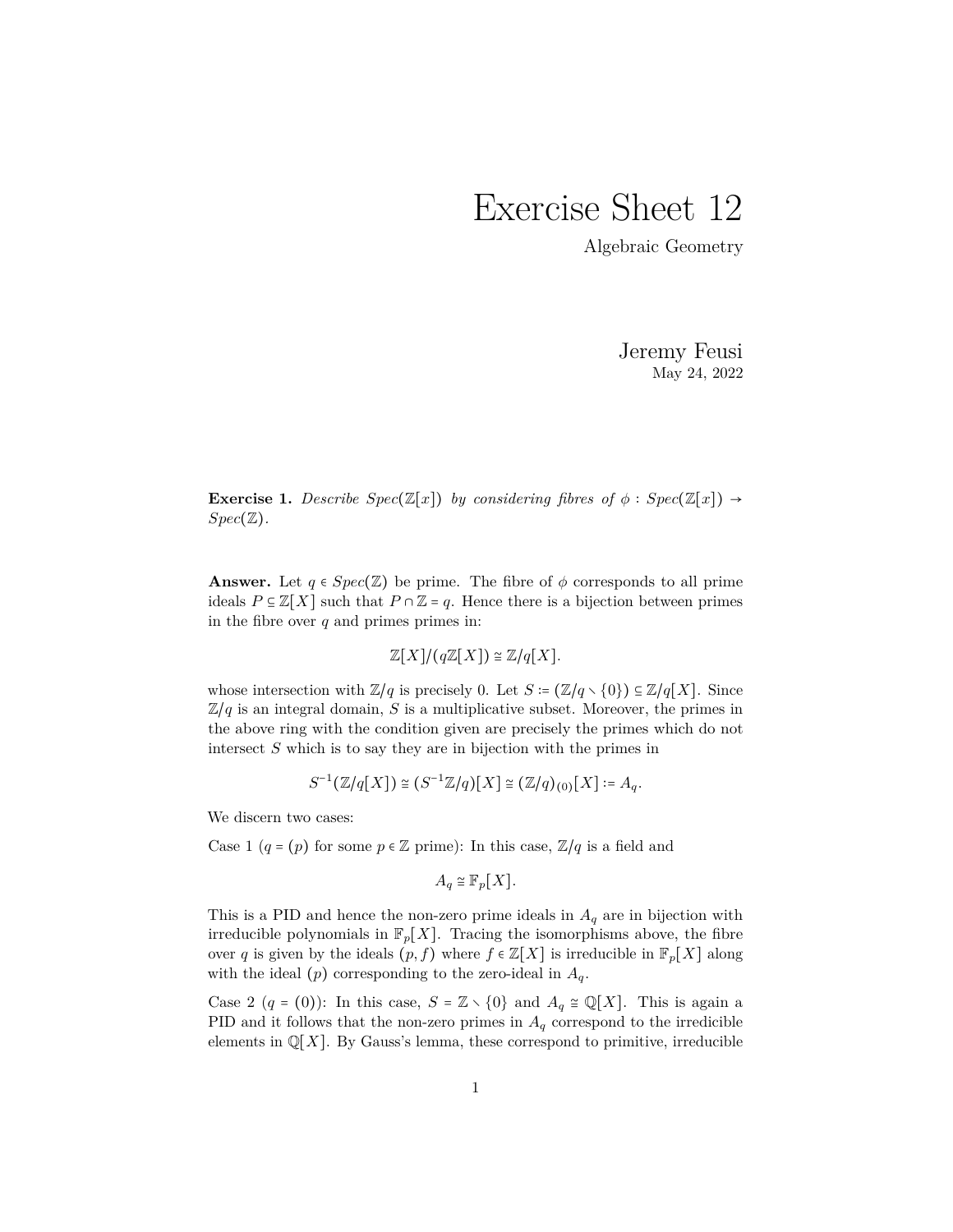polynomials in  $\mathbb{Z}[X]$  and the fibre over *q* is (*f*) where  $f \in \mathbb{Z}[X]$  is primitive and irredicible along with the ideal (0).

Now, notice that for any *p* prime,  $f \in \mathbb{Z}[X]$  irreducible over  $\mathbb{F}_p$ ,  $\mathbb{Z}[X]/(p, f) \cong \mathbb{F}_p$ is a field and  $(p, f)$  is maximal. Thus these points are closed,  $Z(p, f) = \{(p, f)\}.$ The ideals  $(q)$  satisfy that  $Z(q)$  is the fibre over the ideal  $(q) \subseteq \mathbb{Z}$ . Finally, the ideal (0) is the generic point. This completely describes the topology of  $Spec(\mathbb{Z})[X].$ 

**Exercise 2.** *Prove that*  $Spec(R \times S)$  *is homeomorphic to the disjoint union of*  $Spec(R)$  *and*  $Spec(S)$ *.* 

**Answer.** Notice that any prime in  $R \times S$  is of the form  $p \times S$  or  $R \times q$  with  $p \subseteq R$ and  $q \subseteq S$  prime ideals. Namely, any ideal is of the form  $I = a \times b$  with  $a \subseteq R$  and  $b \subseteq S$  ideals and since

$$
(R \times S)/I \cong R/a \times R/b,
$$

*I* is prime if and only if one of the factors is 0 and the other one is an integral domain. Consequently, we get a bijection

$$
\phi: Spec(R) \sqcup Spec(S) \rightarrow Spec(R \times S).
$$

It remains to show that it is a homeomorphism: Let  $P \subseteq R \times S$  be prime. Observe that since every ideal which is not  $R \times S$  is contained in a prime ideal, the sets *Z*(*P*) for *P* prime form a basis of the Zariski topology (more precisely, their complements form a basis) and it suffices to check that  $\phi^{-1}(Z(P))$  is closed. By symmetry, we may assume that  $P = R \times p$ . But then

$$
\phi^{-1}(Z(P))=Z(p)\subseteq Spec(S)
$$

and we conclude. Conversely, let  $p \subseteq S$  be prime. Then

$$
\phi(Z(p)) = Z(R \times p)
$$

and it follows that  $\phi$  and  $\phi^{-1}$  are continuous. Hence we conclude.

An alternative more abstract argument goes as follows: Notice that *Spec* is a contravariant equivalence of categories between the category of rings and the category of affine schemes. As such, it maps products to coproducts. We conclude by observing that the product in the category of rings is the product of rings and the coproduct in the category of schemes is the disjoint union.

**Exercise 3.** *Let X be an affine variety over an algebraically closed field k. Let*  $x \in X$  *be a point and*  $m_x$  *be the maximal ideal of the local ring*  $\mathcal{O}_{X,x}$ *. A tangent*